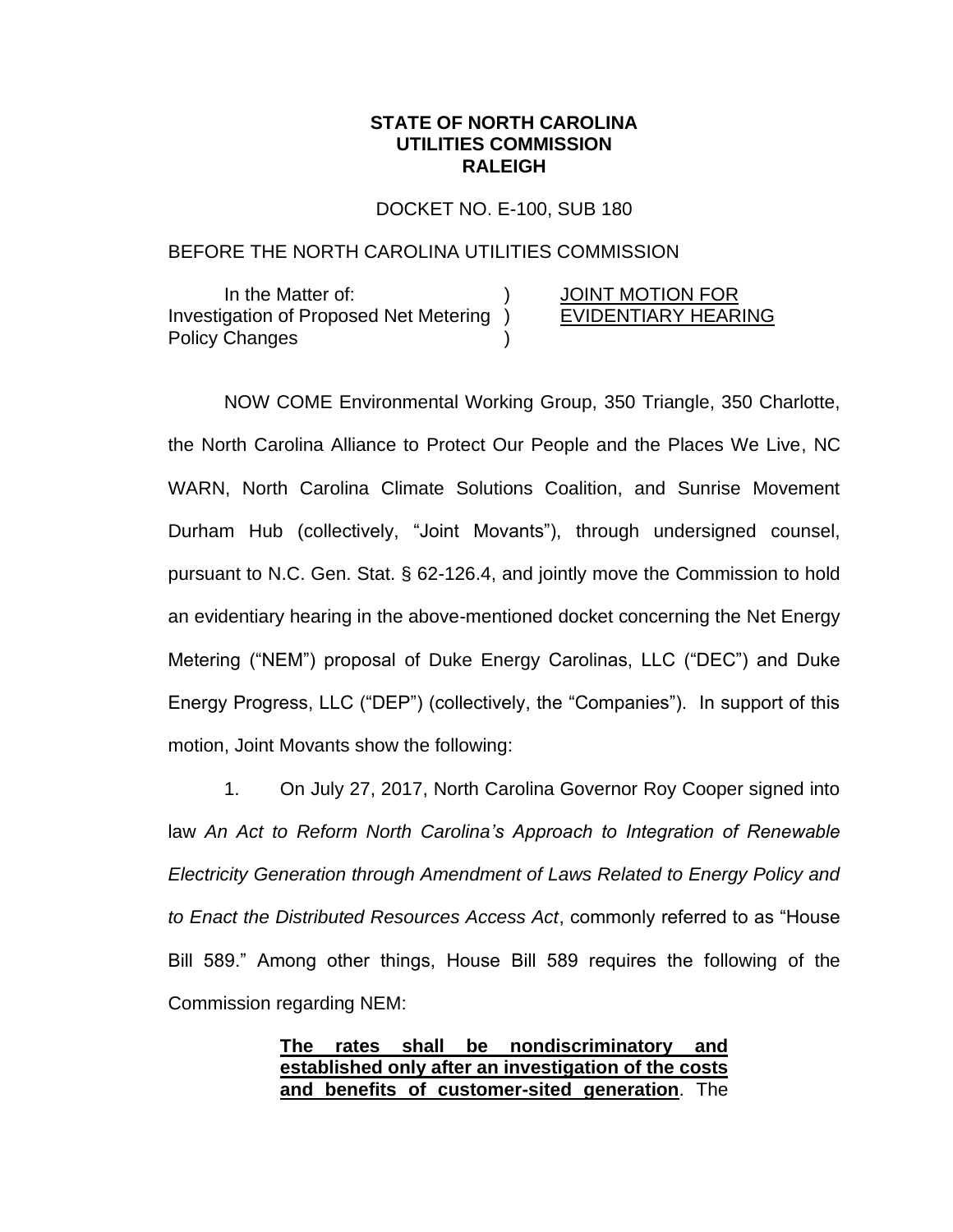Commission shall establish net metering rates under all tariff designs that ensure that the net metering retail customer pays its full fixed cost of service.

N.C. Gen. Stat. § 62-126.44(b) (emphasis added). Accordingly, it is mandatory that "an investigation of the costs and benefits of customer-sited generation" be conducted.

2. In reliance upon House Bill 589, the Companies filed in the present docket a Joint Petition for Approval of Revised Net Energy Metering Tariffs (the "Joint Petition") on November 29, 2021.

3. The Companies allege that the statutorily mandated requirement of an "investigation" was fully satisfied by an internal marginal and embedded cost study and the Rate Design Study stakeholder process.

4. To the contrary, the Companies' Joint Petition has not been the subject of a statutorily required "investigation." For instance, a critical mass of intervenors into the present docket roundly reject the Companies' argument that the Rate Design Study constitutes an investigation, including the following intervenors:

- The Attorney General's Office (the "AGO");<sup>1</sup>
- 350 Triangle, 350 Charlotte, and the North Carolina Alliance to Protect Our People and the Places We Live (collectively, "350 Triangle *et al.*);<sup>2</sup>

<sup>&</sup>lt;sup>1</sup> The AGO's Initial Comments, p. 1 ("The AGO believes that it would be prudent for the Commission to delay reaching a decision on these revised [NEM] rates until a **sufficient investigation** has been done regarding the costs and benefits of customer-sited generation—an investigation that may not be possible until later in the Carbon Plan process." (emphasis added)).

<sup>2</sup> 350 Triangle *et al.*'s Initial Comments, p. 4.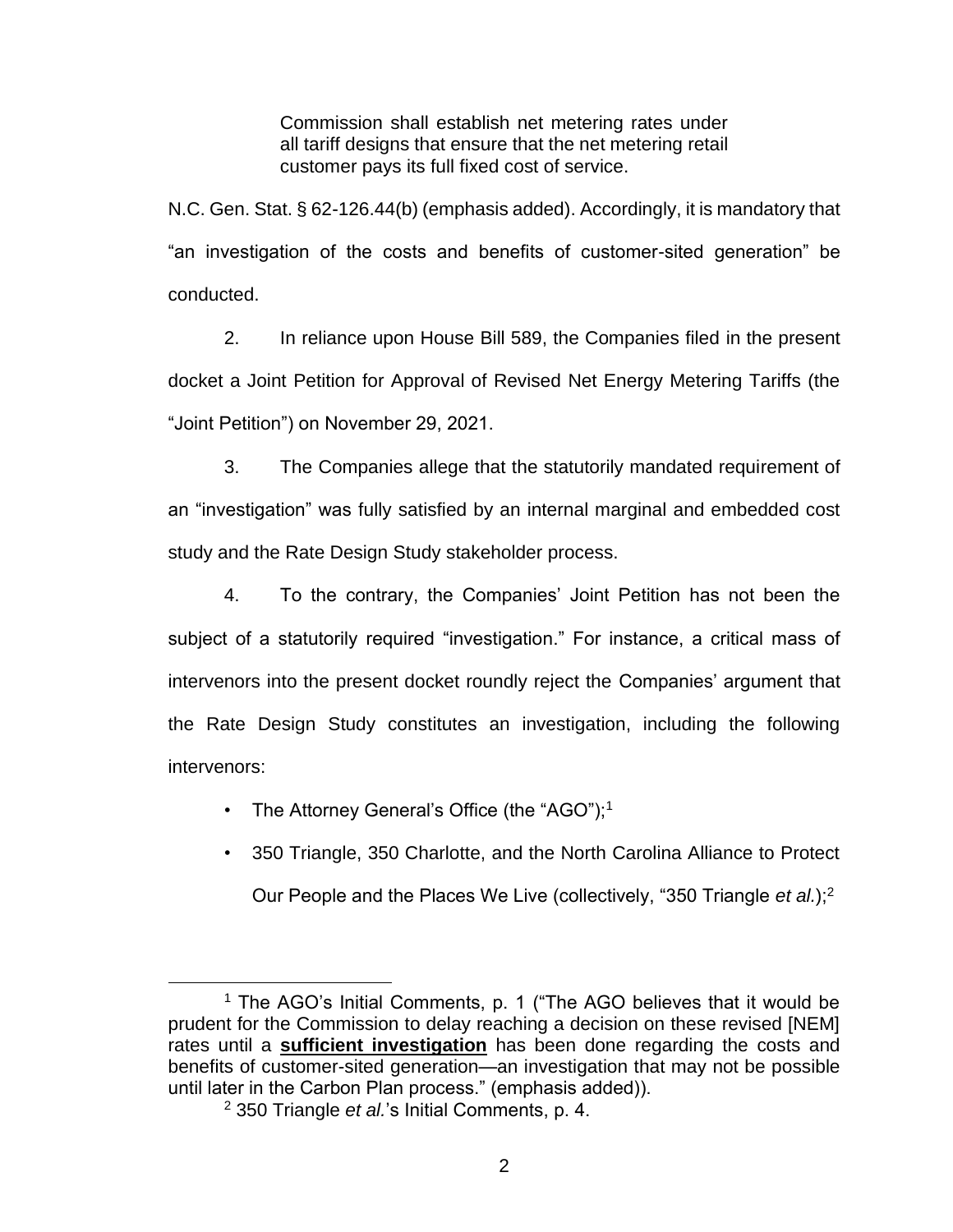- Sundance Power Systems, Inc., Southern Energy Management, Inc., and Yes Solar Solutions (collectively, the "Rooftop Installers");<sup>34</sup>
- the Environmental Working Group ("EWG");<sup>5</sup> and
- NC WARN.<sup>6</sup>

5. By way of example but not limitation, the Attorney General's Office stated, "While the Comprehensive Rate Design Study investigated the costs of customer-sited generation, **it did not analyze potential benefits of customersited generation**."<sup>7</sup>

6. As described in the comments filed in the above-referenced docket, including those comments referenced above, the statutorily mandated "investigation" has not been conducted.

7. In the present docket, there are several material issues of fact. By way of example but not limitation, Joint Movants believe that the following material issues of fact exist:

• Did the Companies' embedded and marginal cost studies evaluate the benefits of customer-sited generation, or rooftop solar?

<sup>3</sup> The Rooftop Installers' Initial Comments, pp. 1-3.

<sup>4</sup> Even after entering the Stipulation regarding a proposed "Bridge Rate" as a short-term measure, Rooftop Installers urged the Commission, **"**to work with all stakeholders to develop NEM rates **that fully reflect the value that customerowned solar provides to Duke's generation, transmission and distribution systems and the value of solar to North Carolina's goal** of reducing" greenhouse gas emissions and attaining carbon neutrality. The Rooftop Installers' Reply Comments, p. 2, May 20, 2022, (emphasis added).

<sup>5</sup> EWG's Initial Comments, pp. 8-11.

<sup>&</sup>lt;sup>6</sup> NC WARN's Joint Sur-reply Comments, pp. 15-21.

 $7$  The AGO's Initial Comments, pp. 3-4 (emphasis added).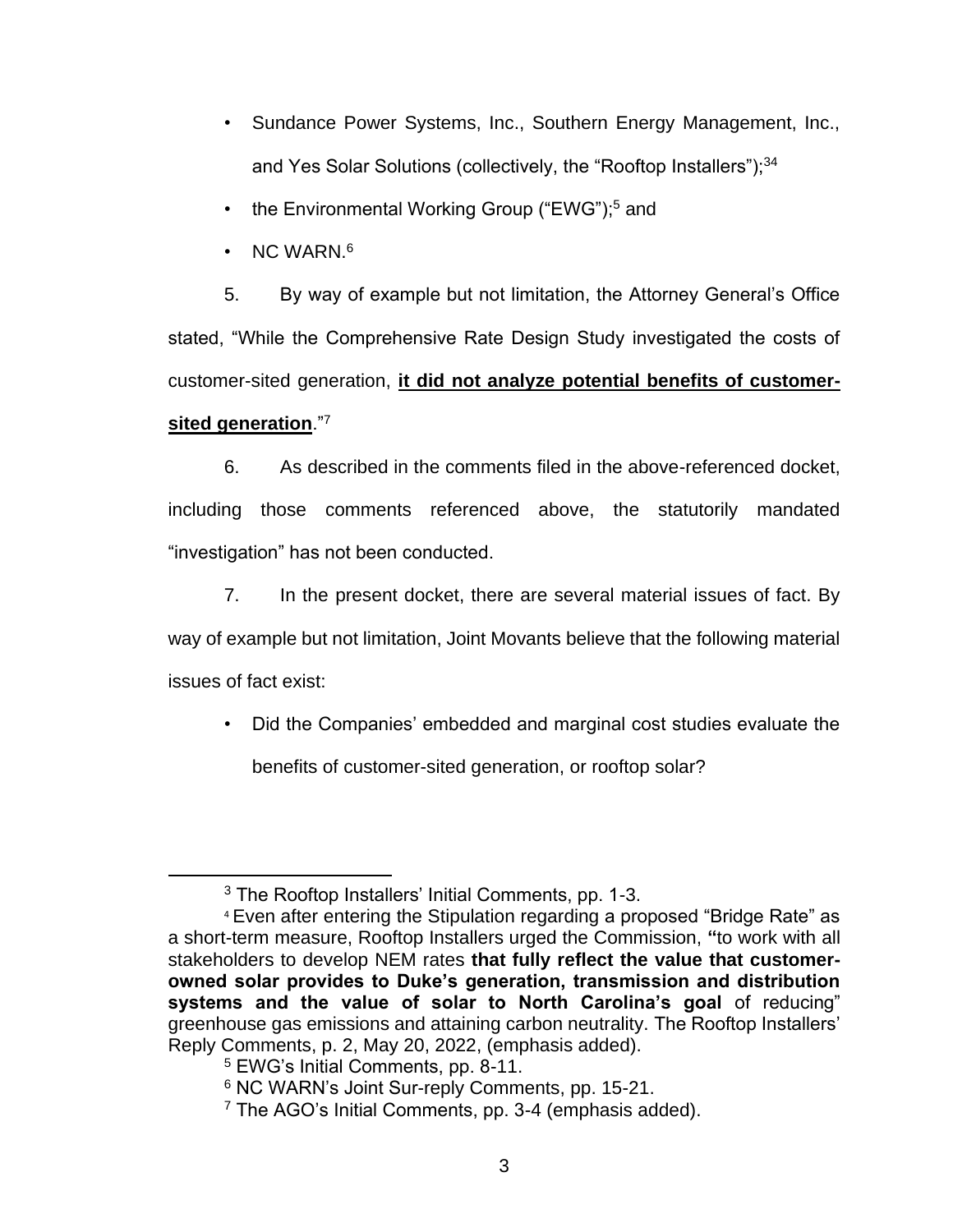- Does the applicable standard of care require application of the National Energy Screening Project's *National Standard Practice Manual for Benefit-Cost Analysis of Distributed Energy Resources* when evaluating the costs and benefits of rooftop solar?
- Did the Rate Design Study consider the benefits of customer-sited generation, particularly rooftop solar?
- Have the Companies proposed net metering rates for all tariff designs?
- Have the Companies proposed net metering tariffs that are nondiscriminatory?
- What impact would the Companies' NEM proposal have upon the value of rooftop solar systems in North Carolina?
- What impact would the Companies' NEM proposal have upon the rooftop solar industry in North Carolina?
- What impact would the Companies' NEM proposal have upon applicable carbon emission reduction goals in North Carolina?
- What impact would the Companies' NEM proposal have upon legacy customers?

8. As demonstrated, there are numerous disputes of fact concerning the Companies' NEM proposal. These crucial disagreements should not be resolved merely on a paper record. Instead, it is necessary to schedule an evidentiary hearing at which experts can appear and testify.

9. Moreover, the Companies filed a Stipulation proposing a short-term Bridge Rate on May 19, 2022, which was two (2) days before Reply Comments in

4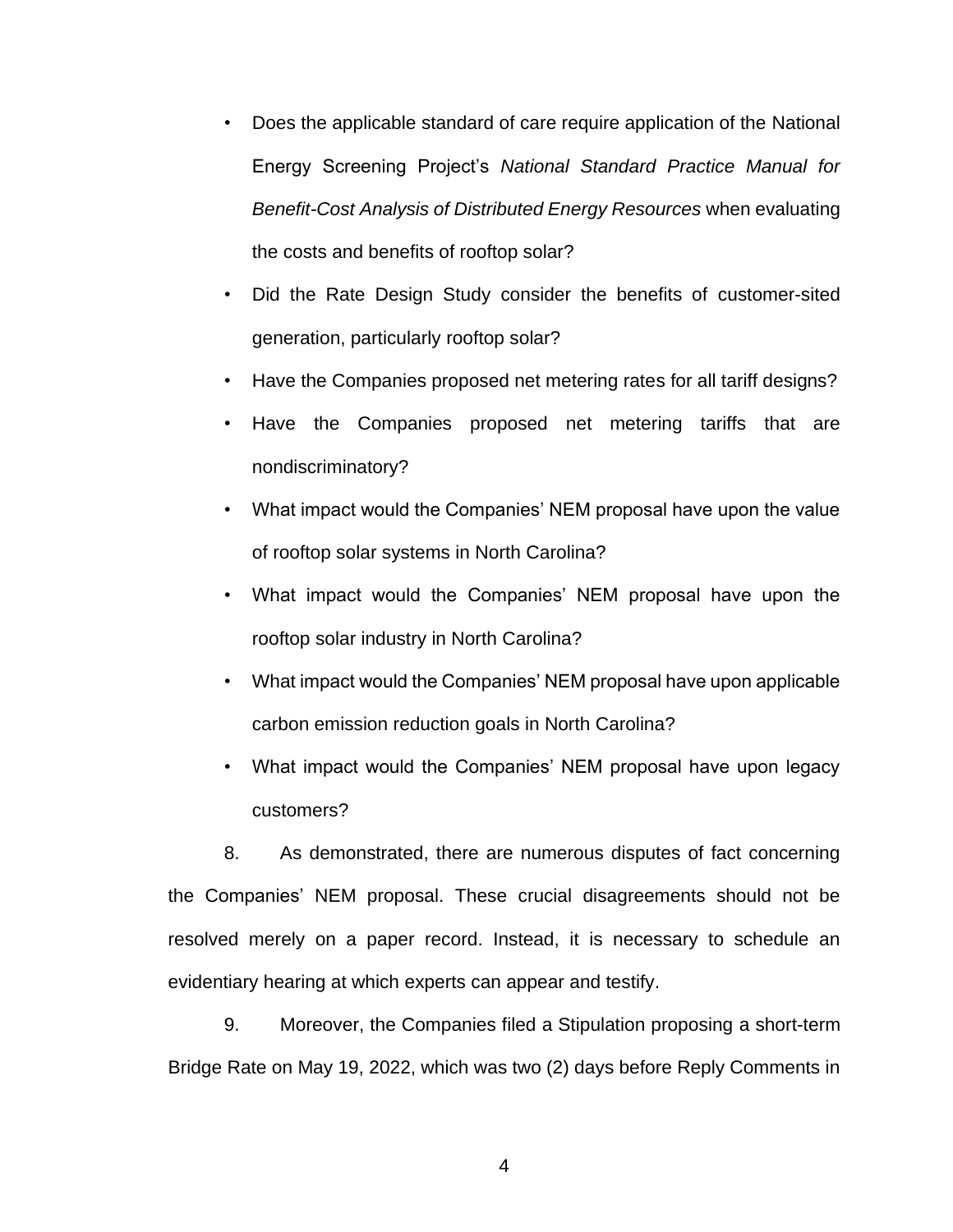the above-referenced docket. Accordingly, the Joint Movants were not provided an opportunity to conduct discovery or thoroughly evaluate the proposed Bridge Rate. An evidentiary hearing would allow a meaningful evaluation of the proposed Bridge Rate.

10. The Stipulation filed by the Companies anticipates that the Commission may have questions that will need to be addressed in an evidentiary hearing.<sup>8</sup>

11. During the comments phase of this docket, Joint Movants argued that House Bill 589 requires that the Commission take lead on a Value of Solar Study or Cost Benefit Analysis of Customer Sited Generation.<sup>9, 10, 11</sup> Joint Movants recommend that the evidentiary hearing be held after the Commission-led analysis of costs and benefits of customer sited solar is completed.

12. Intervenor Donald Oulman has reviewed the motion and indicated his support for an evidentiary hearing in the matter. Further, counsel for the Office of the Attorney General has indicated that they do not oppose the motion.

<sup>&</sup>lt;sup>8</sup> Stipulation, para. 21, [In any evidentiary hearing], if "questions are asked by any Commissioner, or if questions are asked or positions are taken by any person who it not a Stipulating Party, then any Stipulating Party may response to such questions by presenting testimony or exhibits and cross-examining any witness with respect to such testimony and exhibits." NCUC, Docket No. E-100, Sub 180, May 19, 2022, at p. 7.

<sup>&</sup>lt;sup>9</sup> Joint Initial Comments of NC WARN, North Carolina Climate Solutions Coalition, and Sunrise Movement Durham Hub, NCUC, Docket No. E-100, Sub 180, March 29, 2022, at pp. 9-12.

<sup>10</sup> Joint Initial Comments of 350 Triangle, 350 Charlotte, and the North Carolina Alliance to Protect our People and the Places We Live, NCUC, Docket No. E-100, Sub 180, March 29, 2022, at pp. 4-5.

<sup>11</sup> Initial Comments of EWG, NCUC, Docket No. E-100, Sub 180, March 29, 2022, at pp. 10-11, and 17.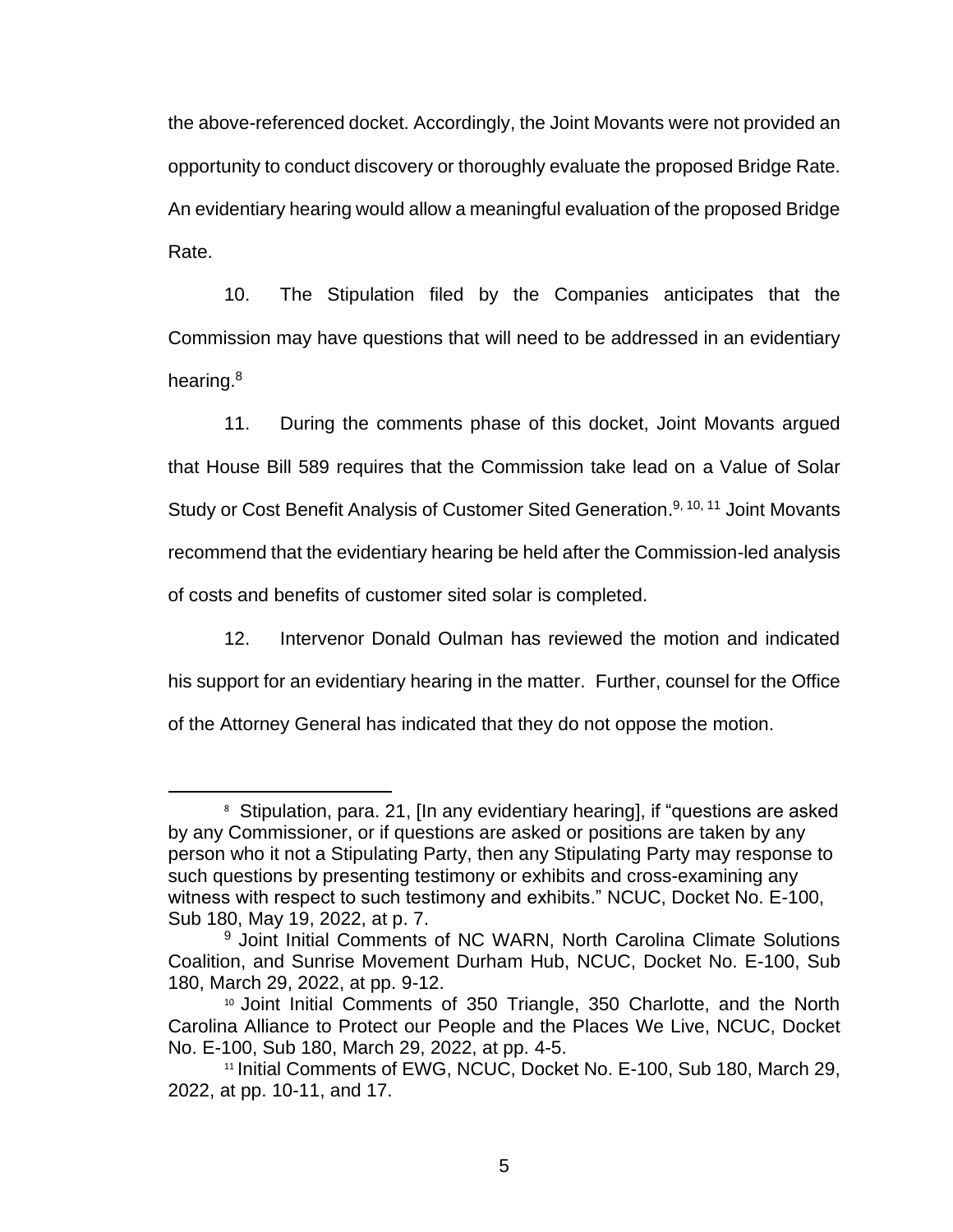WHEREFORE, Joint Movants respectfully request that the Commission enter an order providing for an evidentiary hearing on the discrete factual issues identified by Joint Movants, and any other dispute of fact to be identified by the Commission and setting such hearing after the conclusion of a Value of Solar Study or similar investigation of costs and benefits of customer sited generation. Respectfully submitted this \_\_ day of June, 2022.

> /s/ Catherine Cralle Jones Catherine Cralle Jones N.C. State Bar No. 23733 LAW OFFICE OF F. BRYAN BRICE, JR. 127 W. Hargett St., Ste. 600 Raleigh, N.C. 27601 Telephone: 919-754-1600 Facsimile: 919-573-4252 [cathy@attybryanbrice.com](mailto:cathy@attybryanbrice.com)

/s/ Caroline Leary Caroline Leary 1250 I Street NW, Suite 1000 Washington, DC 20005 Telephone: 202-939-9151 Facsimile: 202-232-2597 [cleary@ewg.org](mailto:cleary@ewg.org) *\*Admitted pro hac vice*

*Counsel for Environmental Working Group*